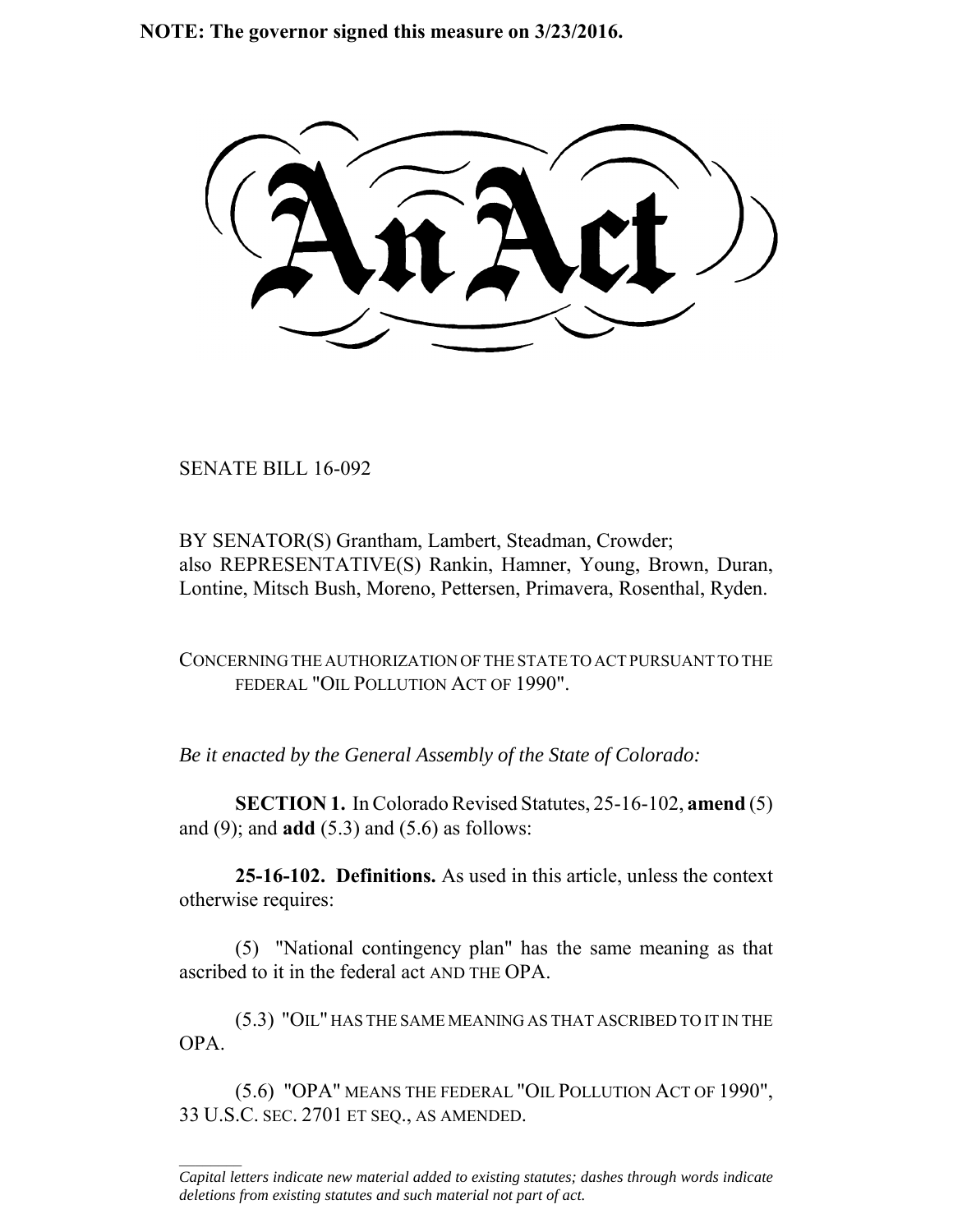(9) "Responsible party" has the same meaning as that ascribed to it in the federal act AND THE OPA.

**SECTION 2.** In Colorado Revised Statutes, 25-16-103, **amend** (1) introductory portion as follows:

**25-16-103. Authorization to participate - implementation.** (1) The general assembly hereby authorizes the department of public health and environment to participate in federal implementation of the federal act AND THE OPA and, for such purpose, the department has the authority to participate in the selection and performance of responses and remedial actions and to enter into cooperative agreements with the federal government providing for remedial actions and responses. The department, with the consent of the governor, has the authority to decline to participate with the federal government on remedial actions which the department determines are not in the interest of the state. Any cooperative agreements entered into under this article may provide assurances acceptable to the federal government that:

**SECTION 3.** In Colorado Revised Statutes, 25-16-104.5, **amend**  $(1.7)$  (b) (II) as follows:

**25-16-104.5. Solid waste user fee - imposed - rate - direction legislative declaration - repeal.** (1.7) (b) (II) The portions of the fee imposed under this subsection (1.7) that are collected for the costs described in subparagraphs (II) and (III) of paragraph (a) of this subsection (1.7) shall be transmitted to the department for deposit into the hazardous substance response fund created in section 25-16-104.6. The department may expend moneys MONEY from the portion of the fee collected under subparagraph (III) of paragraph (a) of this subsection (1.7) to compensate the department of law for all or a portion of the expenses incurred for services rendered under the federal act AND THE OPA, as billed to the department by the department of law.

**SECTION 4.** In Colorado Revised Statutes, 25-16-104.6, **amend**  $(1)$  (a),  $(2.5)$  introductory portion, and  $(2.5)$  (a) as follows:

**25-16-104.6. Fund established - administration - revenue sources - use.** (1) (a) There is hereby established in the state treasury the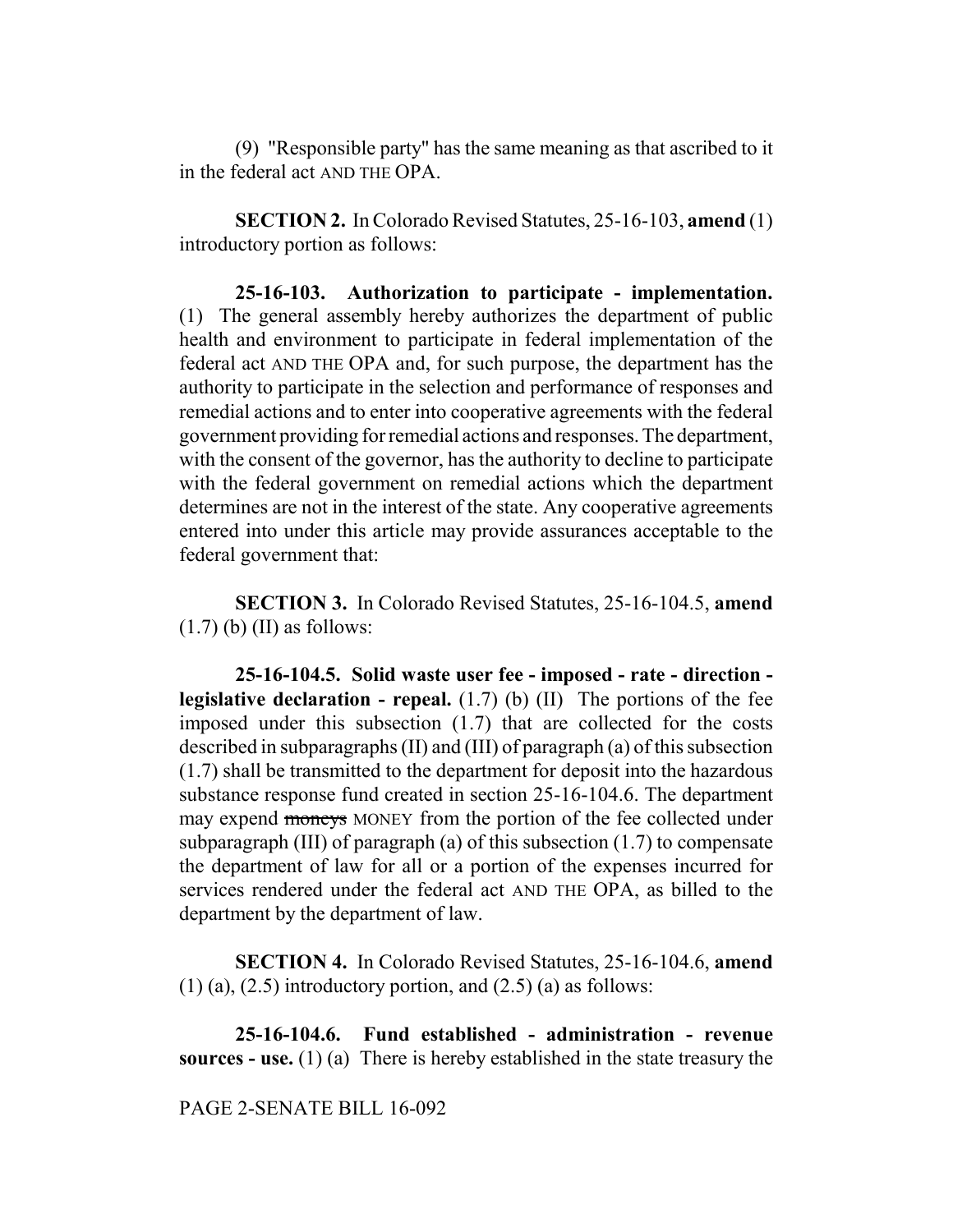hazardous substance response fund. The fund  $\frac{1}{\sqrt{2}}$  is composed of  $\frac{1}{\sqrt{2}}$ moneys MONEY that the general assembly may choose to appropriate from the general fund, and any moneys MONEY derived from the fee imposed pursuant to section 25-16-104.5, and any interest derived therefrom; any moneys MONEY recovered from responsible parties pursuant to the federal act OR THE OPA that are not generated by the state litigating as trustee for natural resources pursuant to section 25-16-104.7; any moneys MONEY recovered through litigation by the state pursuant to the federal act OR THE OPA that are designated for future response cost; and any other moneys MONEY derived from public or private sources that may be credited to the fund. Moneys MONEY in the fund shall be annually appropriated by the general assembly, subject to the provisions of section 25-16-104, shall remain REMAINS available for the purposes of this article, and shall DOES not revert or be transferred to the general fund of the state at the end of any fiscal year. If the fund balance exceeds ten million dollars in any state fiscal year and the fund balance is not projected to fall below ten million dollars within twenty-four months, the department shall evaluate the need to reduce fees to bring the balance of the fund below ten million dollars, and shall present the evaluation to the commission.

(2.5) Moneys MONEY in the hazardous substance response fund created pursuant to this section may be appropriated as follows:

(a) To finance any litigation arising under this part 1,  $\sigma$ r the federal act, OR THE OPA on behalf of the state;

**SECTION 5.** In Colorado Revised Statutes, 25-16-104.7, **amend**  $(1)$  and  $(3)$  as follows:

**25-16-104.7. Natural resource damage recoveries - fund created - repeal.** (1) Except as provided in subsection (3) of this section, any moneys MONEY recovered through litigation by the state acting as trustee of natural resources pursuant to the federal act OR THE OPA, and any interest derived therefrom, are credited to the natural resource damage recovery fund, which fund is hereby created. The department may expend the custodial moneys MONEY in the fund without further appropriation for purposes authorized by the federal act OR THE OPA, including the restoration, replacement, or acquisition of the equivalent of natural resources that have been injured, destroyed, or lost as a result of a release of a hazardous substance OR OIL. In addition, the department shall use the

PAGE 3-SENATE BILL 16-092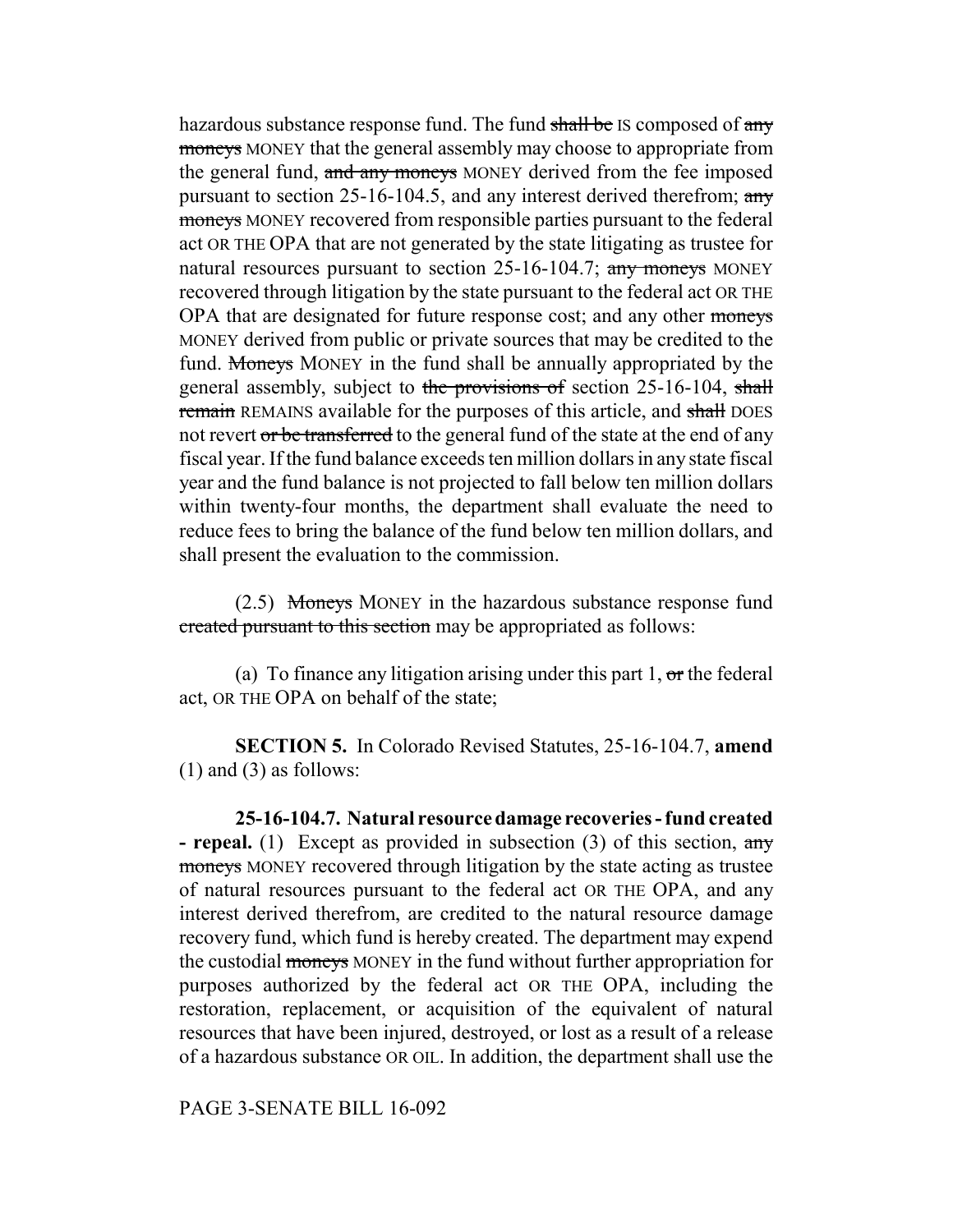moneys MONEY in the natural resource damage recovery fund in a manner that is consistent with any judicial order, decree, or judgment governing the use of any particular recovery credited to the fund.

(3) To the extent authorized by law, and consistent with a final judicial order or decree in any litigation by the state acting as trustee of natural resources pursuant to the federal act OR THE OPA, any recovery of natural resource damage assessment or other costs, including litigation costs and fees, shall be credited to the fund from which such costs were originally paid.

**SECTION 6. Act subject to petition - effective date applicability.** (1) This act takes effect at 12:01 a.m. on the day following the expiration of the ninety-day period after final adjournment of the general assembly (August 10, 2016, if adjournment sine die is on May 11, 2016); except that, if a referendum petition is filed pursuant to section 1 (3) of article V of the state constitution against this act or an item, section, or part of this act within such period, then the act, item, section, or part will not take effect unless approved by the people at the general election to be held in November 2016 and, in such case, will take effect on the date of the official declaration of the vote thereon by the governor.

(2) This act applies to conduct undertaken pursuant to the federal